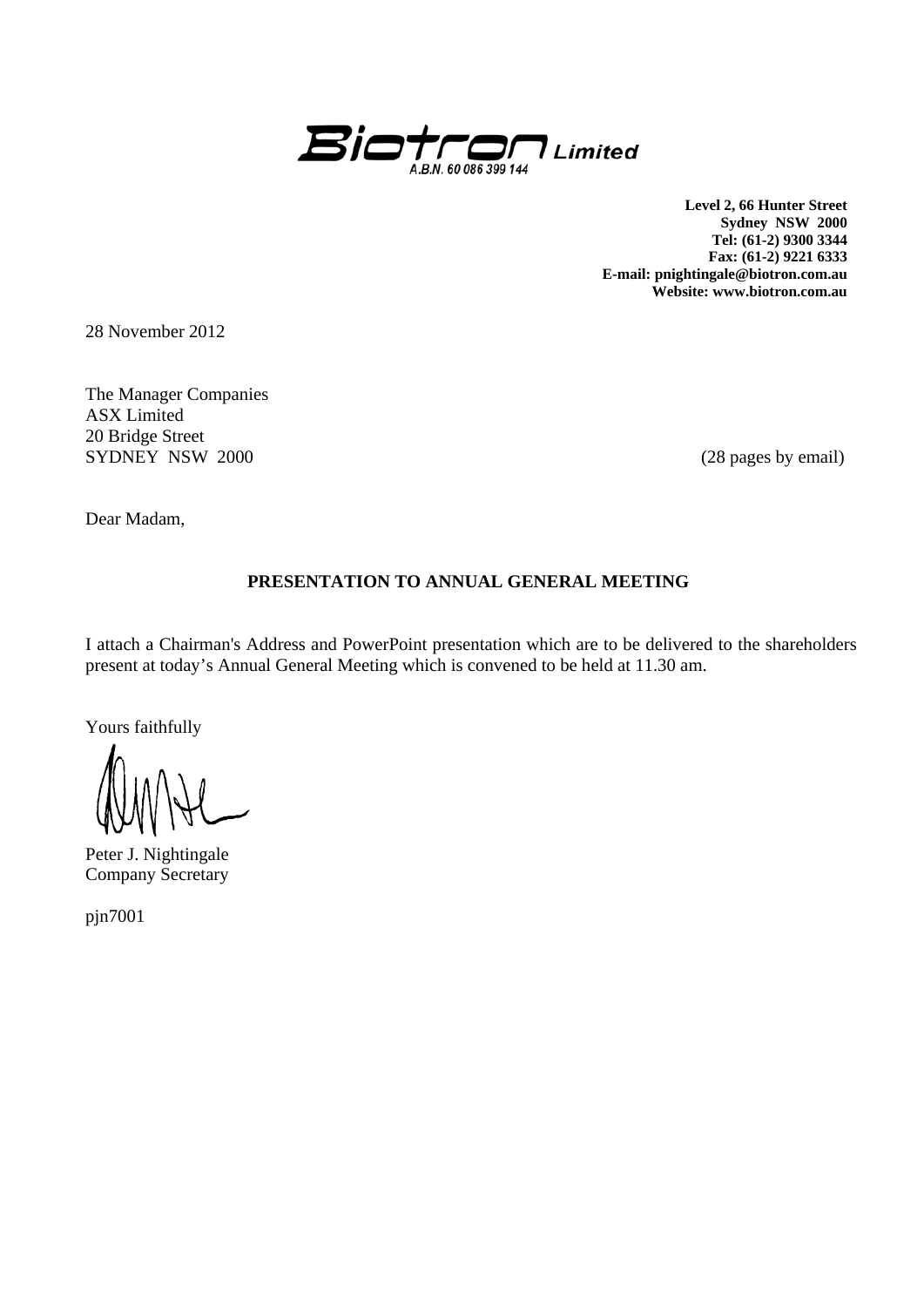

**Level 2, 66 Hunter Street Sydney NSW 2000 Tel: (61-2) 9300 3344 Fax: (61-2) 9221 6333 E-mail: pnightingale@biotron.com.au Website: www.biotron.com.au** 

28 November 2012

Dear fellow shareholders

#### **CHAIRMAN'S ADDRESS TO THE AGM**

Thank you for your attendance at today's AGM and for your continued support of Biotron.

For Biotron, this has been a year of transformation.

Significant milestones have been achieved in the development of our lead compound, BIT225, each one aimed at providing a constructive stepping-stone towards achieving ultimate commercial success.

A Phase2 HepC clinical trial was completed, culminating in excellent results.

A Phase2 HIV trial was started. This was and is a particularly challenging trial. It has taken longer than planned. Unfortunately that is the nature of the business we are in. Human trials do not and cannot be expected to run to deadlines. We depend on patient availability and our patient requirements are specific to the point of dramatically narrowing the available number even further. Biotron staff have worked closely with the trial site, and clinicians involved, and you can be assured that everything that could possibly be done to complete this trial sooner has been done. The trial is near completion and we expect results to be available during the first quarter of 2013.

A Phase2 clinical trial has recently commenced for patients suffering from the combination of HepC and HIV. There is a significant unmet treatment need for this particular patient population. Biotron is in the enviable position of developing a drug that targets both problems. It is an area that offers significant commercial opportunities for the Company.

Considerable effort has gone into further improving the standing of Biotron's antiviral program and I am pleased to report excellent progress on the development of our next generation compound, BIT314.

The Company's CEO, Michelle Miller, will cover in detail each of these steps – and more - during her presentation.

Over the past year the competitive landscape of HepC drug development has undergone several notable changes. Landmark deals have been agreed, valued in the billions of dollars. These have been counterbalanced by the failure of several high profile HepC drug programs. Biotron continuously analyses this high-wire commercial landscape. Our development plans are under constant review. Every milestone achieved, or considered, is a carefully planned, critical step towards successful commercialisation of the Company's technology.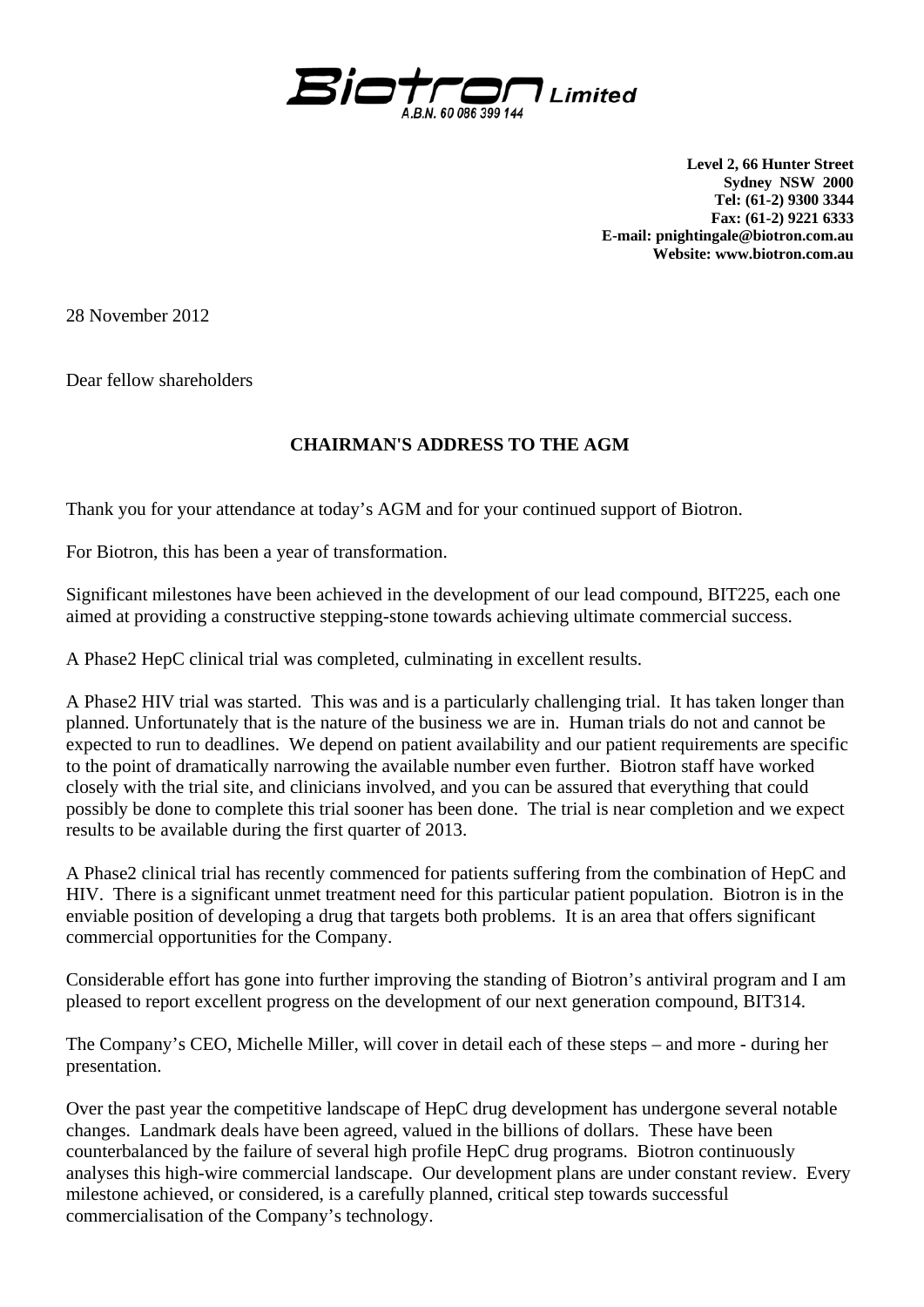I am pleased to report that in these uncertain economic times Biotron is on sound financial footing. Eight million dollars was raised during the year from the exercise of options. We are grateful to the shareholders and investors who supported us and we believe the Company is well positioned to meet all immediate expenditure needs.

In line with the stage of development the Company has now achieved, and with an eye to the immediate future, Biotron's management team has been strengthened. The Board has also been considerably bolstered to provide the necessary range of skills to oversee the Company's strategy for clinical development and appropriate commercial outcomes. I sincerely welcome all new appointees.

Biotron has a challenging, but exciting, year ahead. Directors believe that the progress achieved during the past year provides cause for optimism for the future. We are a Company to be watched, as we move, with determination, beyond the confines of early stage development.

With this in mind, I thank the management team, and my fellow directors, for their efforts during the past year. I'm confident they will be equally unflagging in their focus on delivering successful outcomes during the next 12 months.

Mina 1 Key

Michael J. Hoy Chairman

pjn6986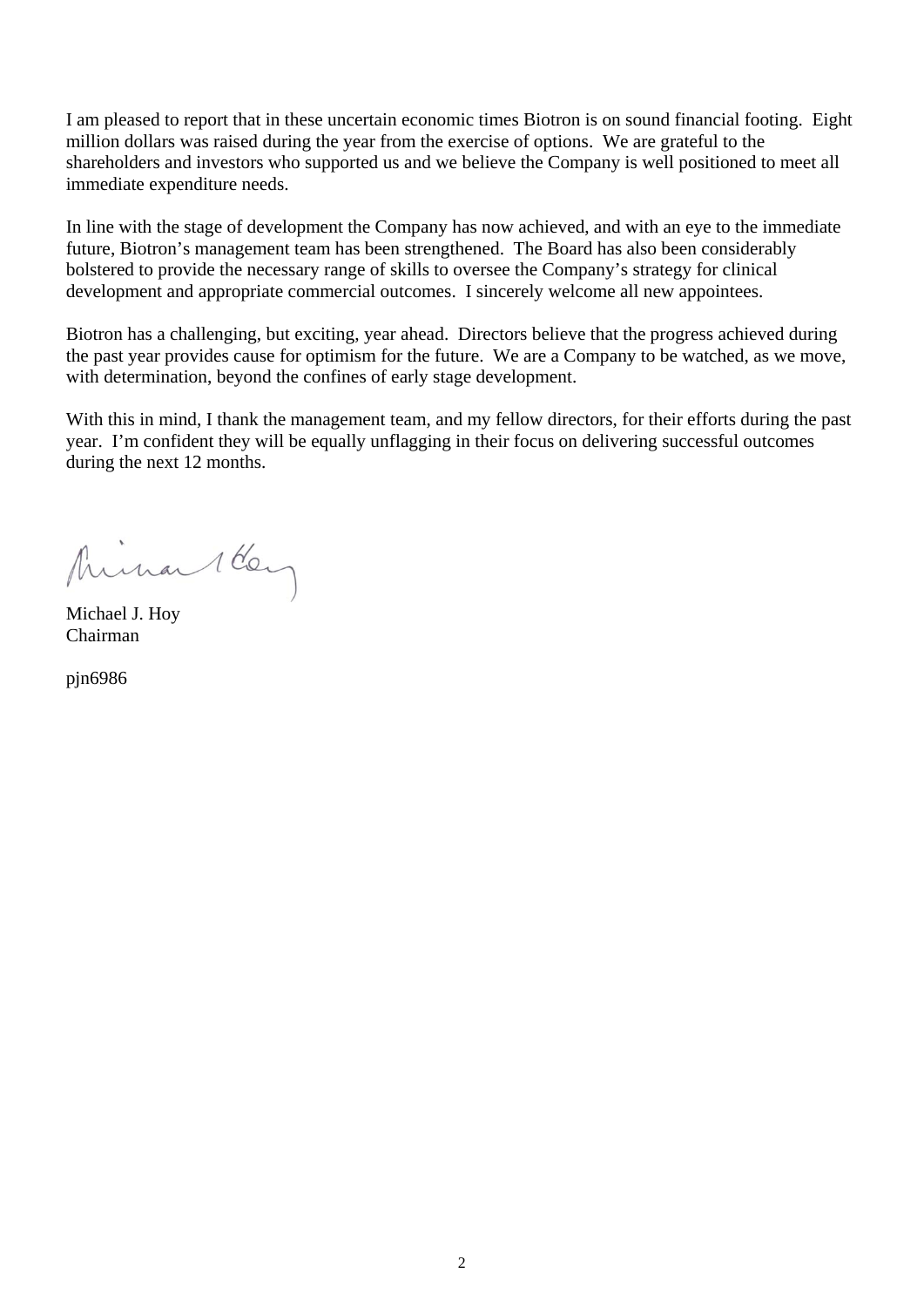

#### **AGM 28 November 2012**



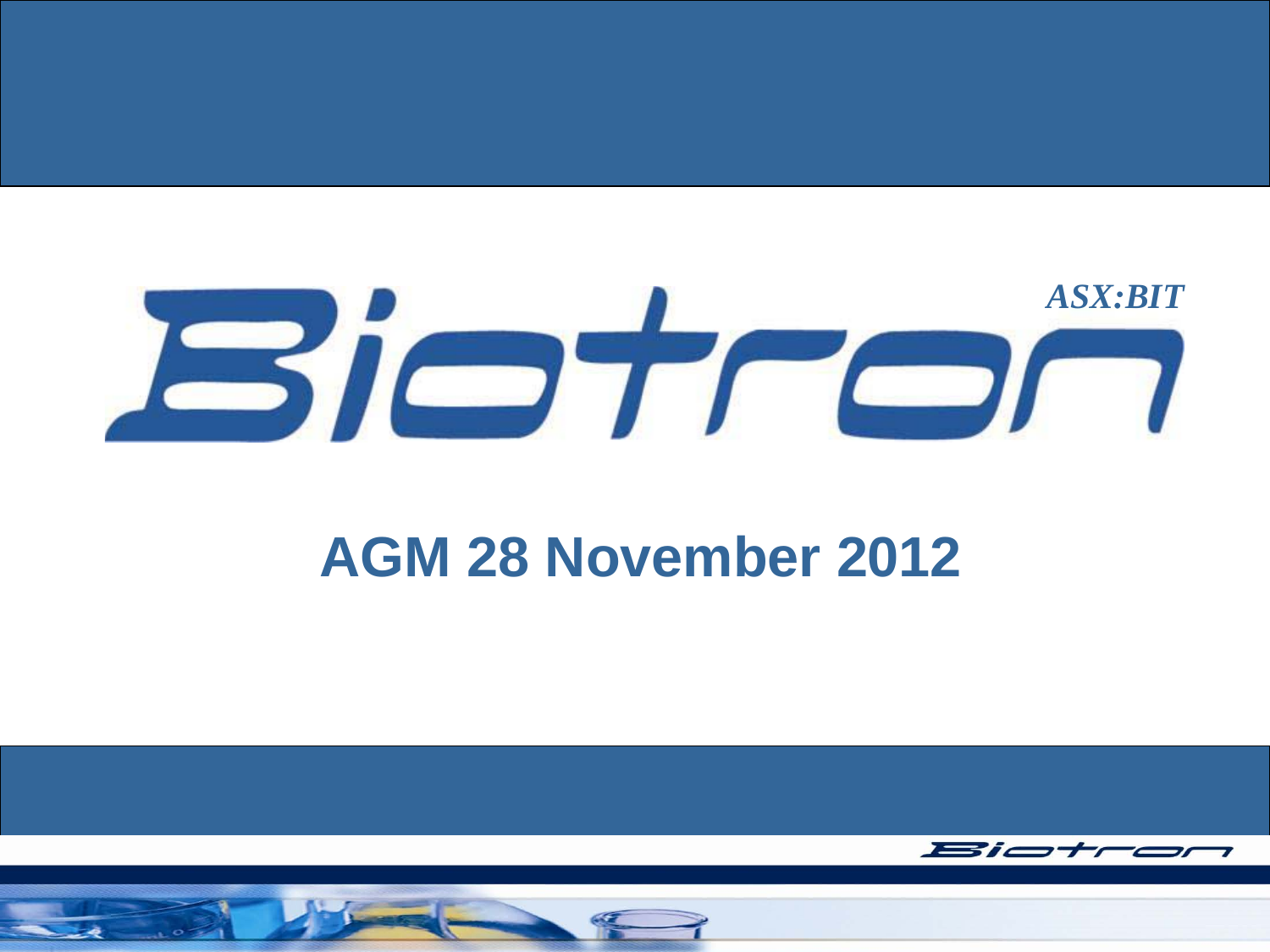#### Milestones Achieved in 2011/2012

#### • **Clinical Programs:**

- HCV Completed Phase 2a trial; positive data recorded
- HIV Phase 2a trial commenced end 2011; data expected 1Q2013
- HIV/HCV co-infected Phase 2 trial commenced Oct 2012
- **Non-Clinical Programs:**
	- Progressed development of next-generation HCV inhibitor
		- BIT314 has increased potency; good safety and druggability characteristics in preclinical tests done to date

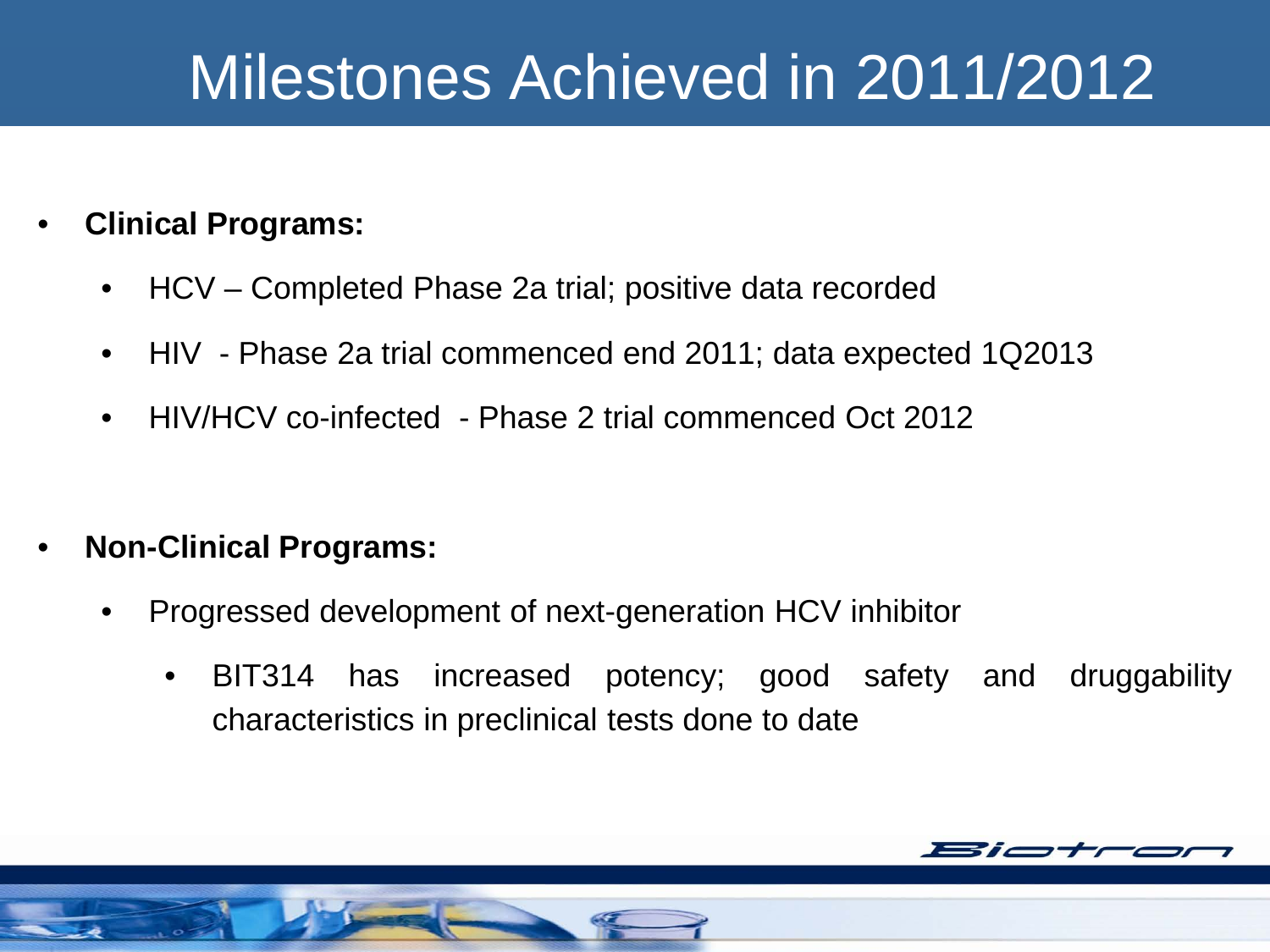#### Milestones Achieved in 2011/2012

- **Value-adding, supporting R&D activities:**
	- Manufactured 10kg GMP BIT225
	- Developed a capsule formulation for future trials
	- Commenced three-month toxicology/safety studies
- **Other:**
	- Strengthened Biotron's team new staff and directors
	- Strong financial position after raising \$8 million in Dec 2011

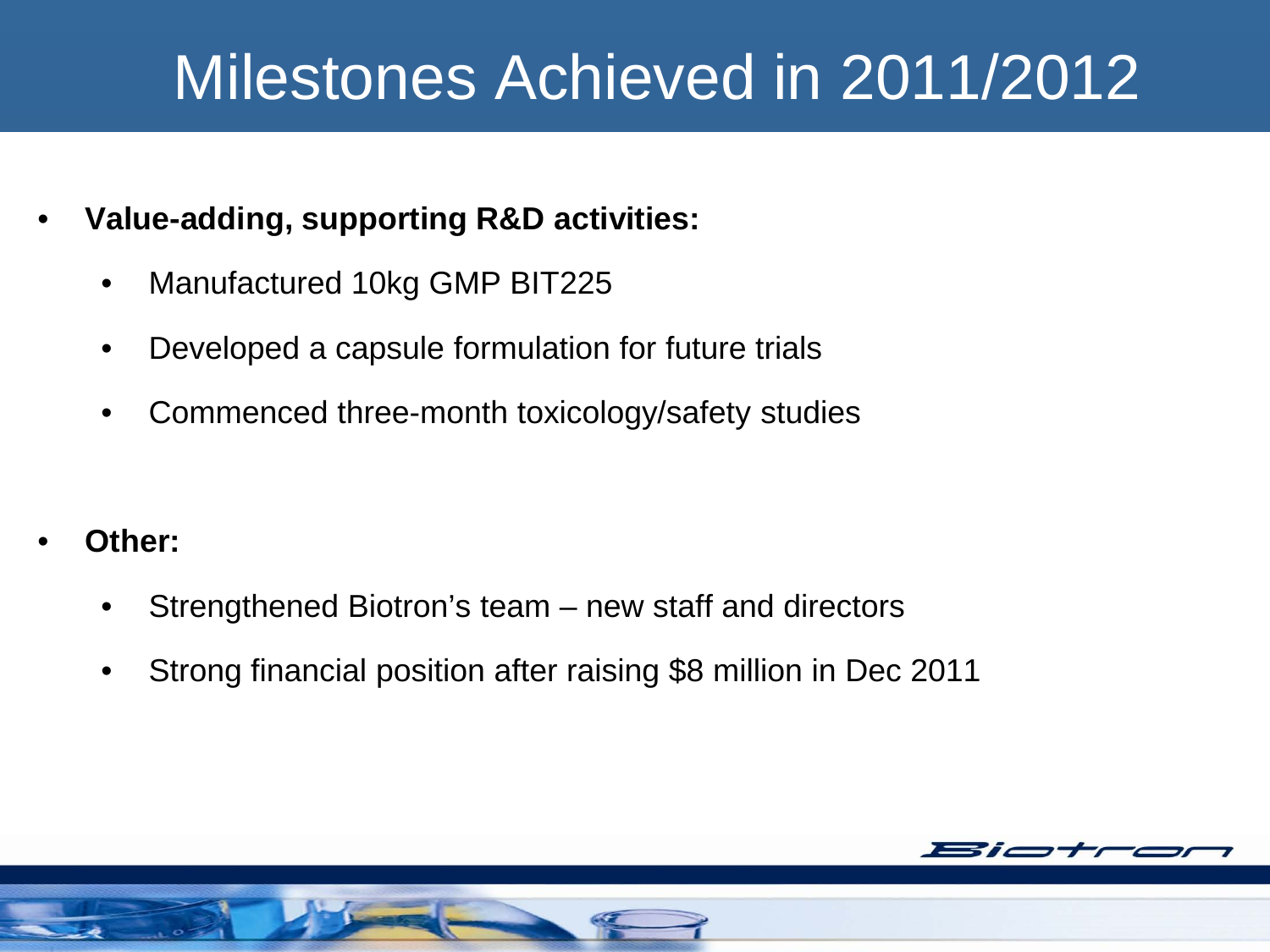## **GLOBAL PERSPECTIVE**

**BIT225 has demonstrated clinical efficacy against HCV**

- **What does this mean?**
- **Where does BIT225 fit with other HCV programs?**
- **Where to next?**

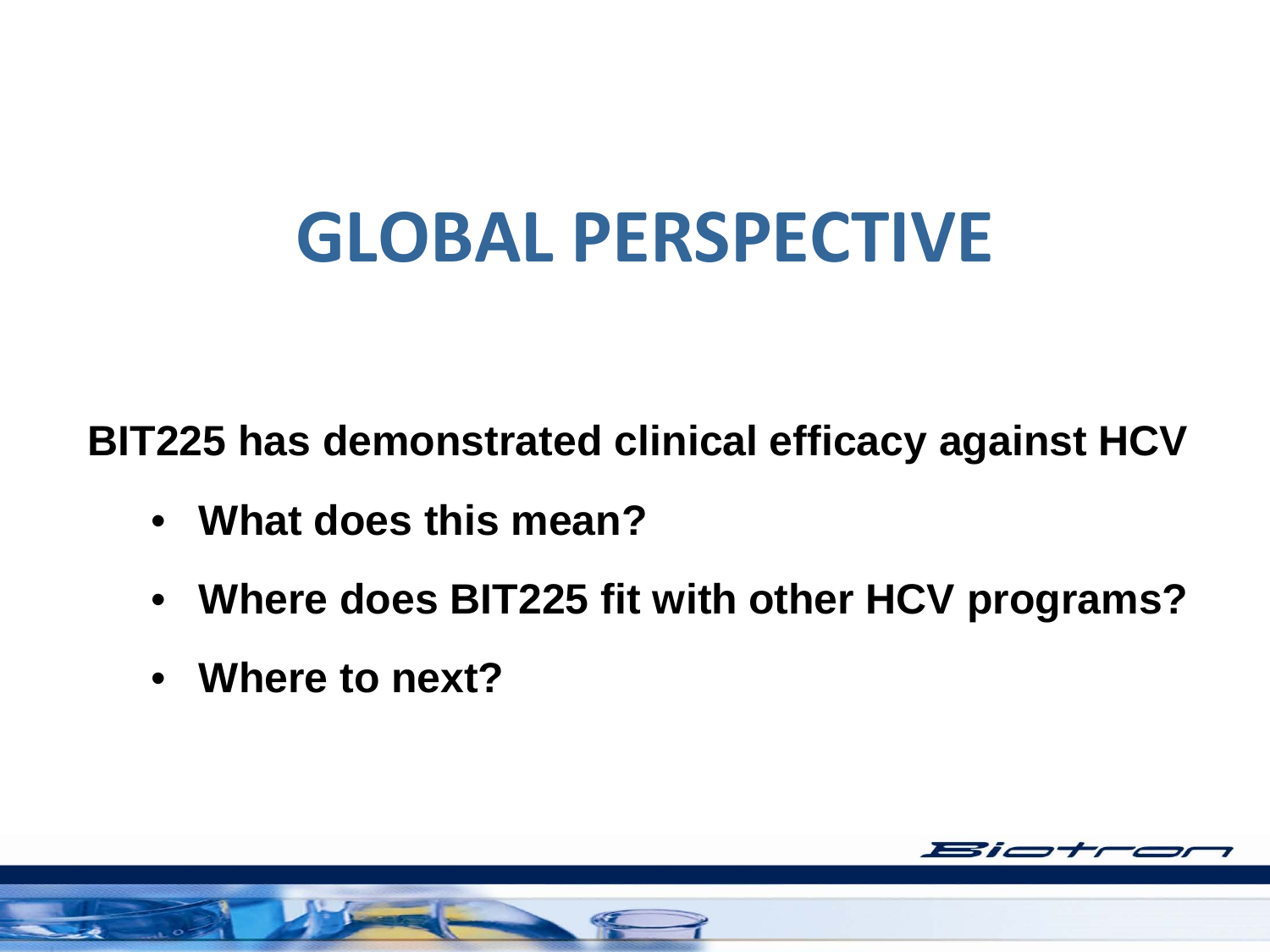#### HCV - Background

- 180 m people infected worldwide (3% world population); 130 m are chronically infected; 4 m patients in US (2.7 m chronically infected)
- Majority of infected patients remain untreated or untreatable
	- Reportedly only 2.6% are treated each year
	- Up to 50% patients don't respond to current treatment
	- Standard of care is interferon and ribavirin
	- Significant side effect profile high drop out rate
	- Documented need for new, safer, direct-acting antiviral (DAA) drugs

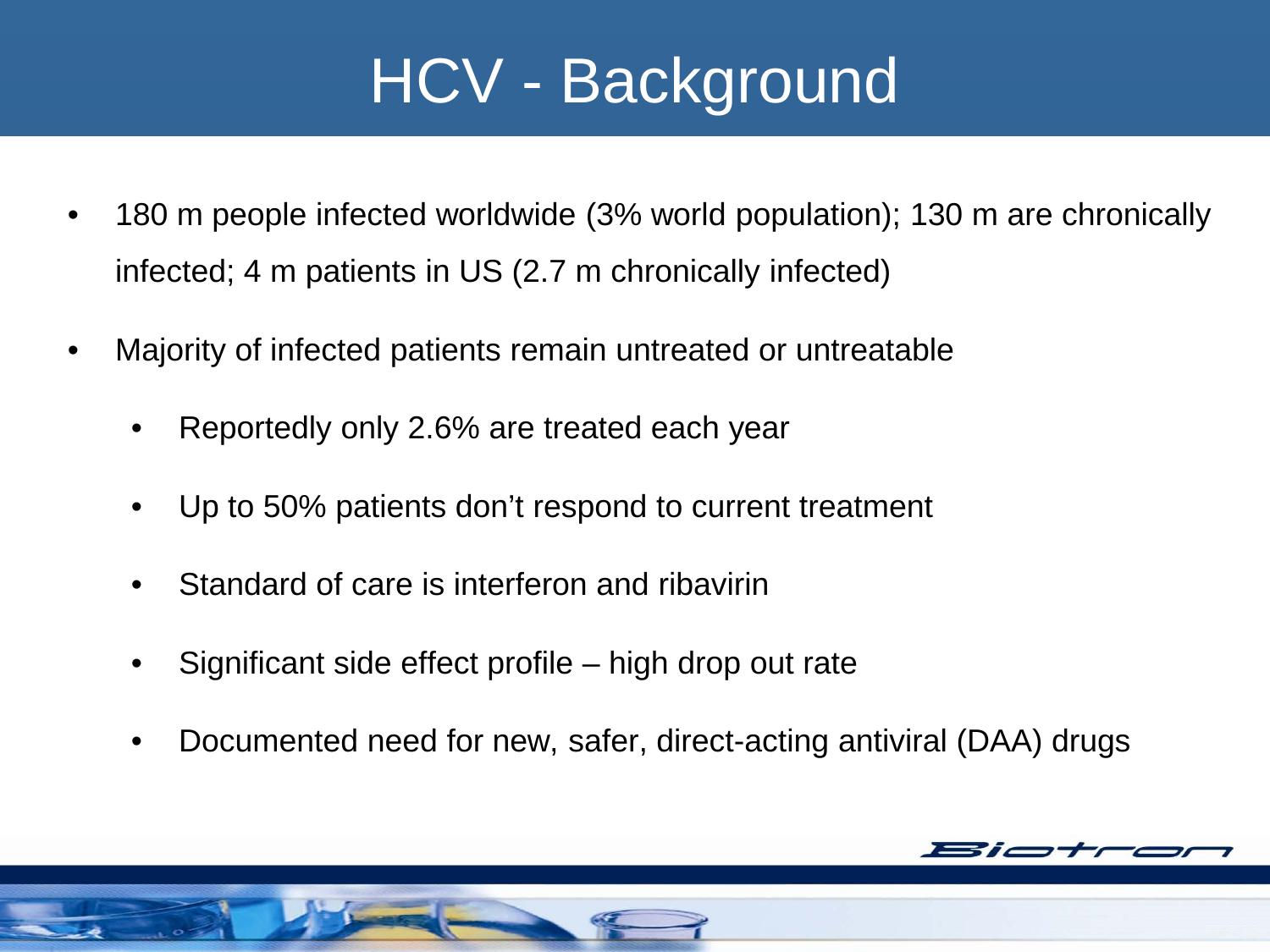#### HCV – Complexity of Disease



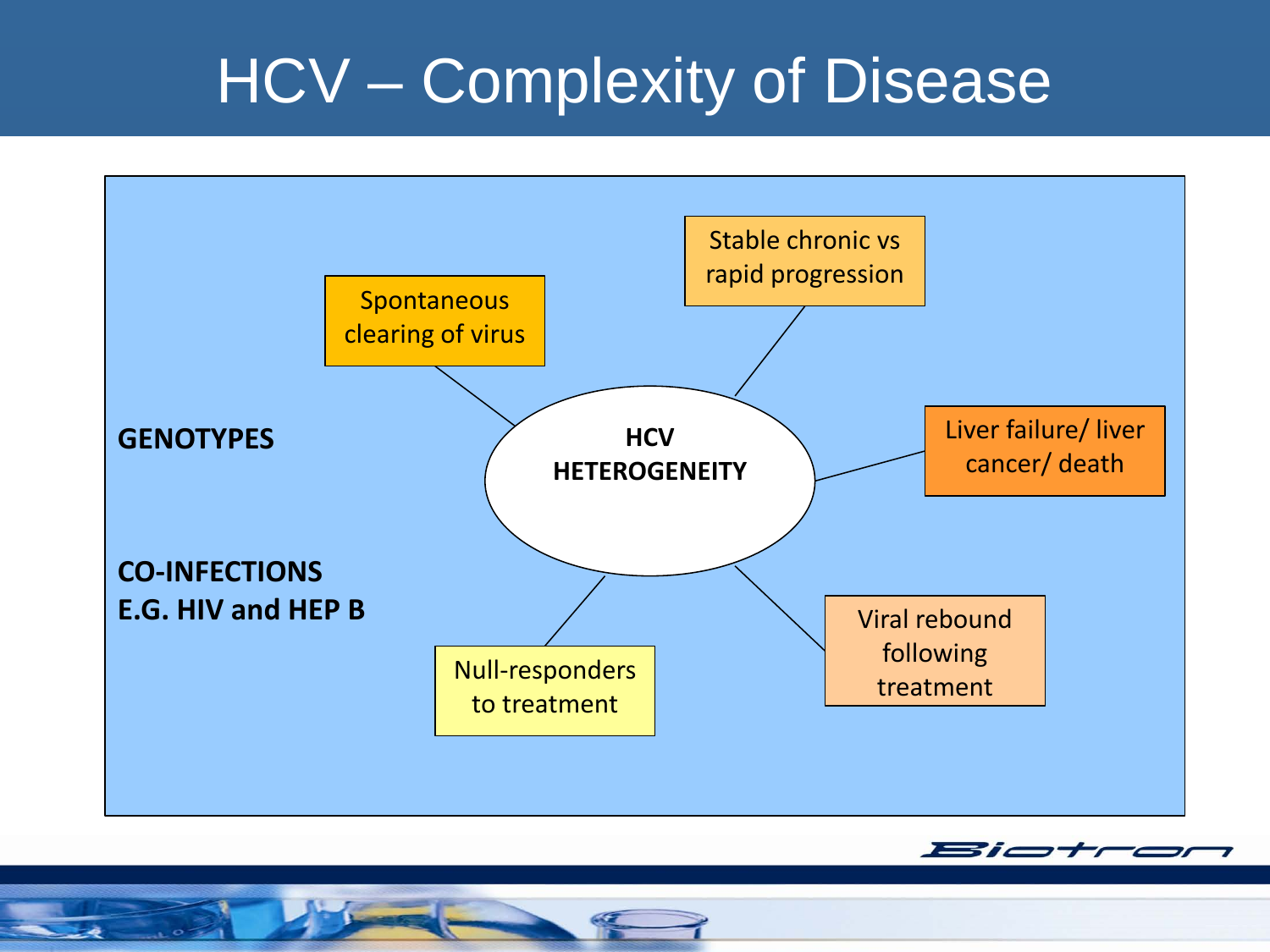## Direct Acting Antivirals – What's the Story?

- Industry focus is on developing new direct-acting antivirals (DAAs)
- Future treatments expected to be cocktails of different classes of DAAs
	- Remember HIV (multi-drug resistance; evolution of treatment options)
- Likely to be more than one cocktail to cover the wide spectrum of HCV disease

#### T**here is unlikely to be just one "winner" in the HCV race**

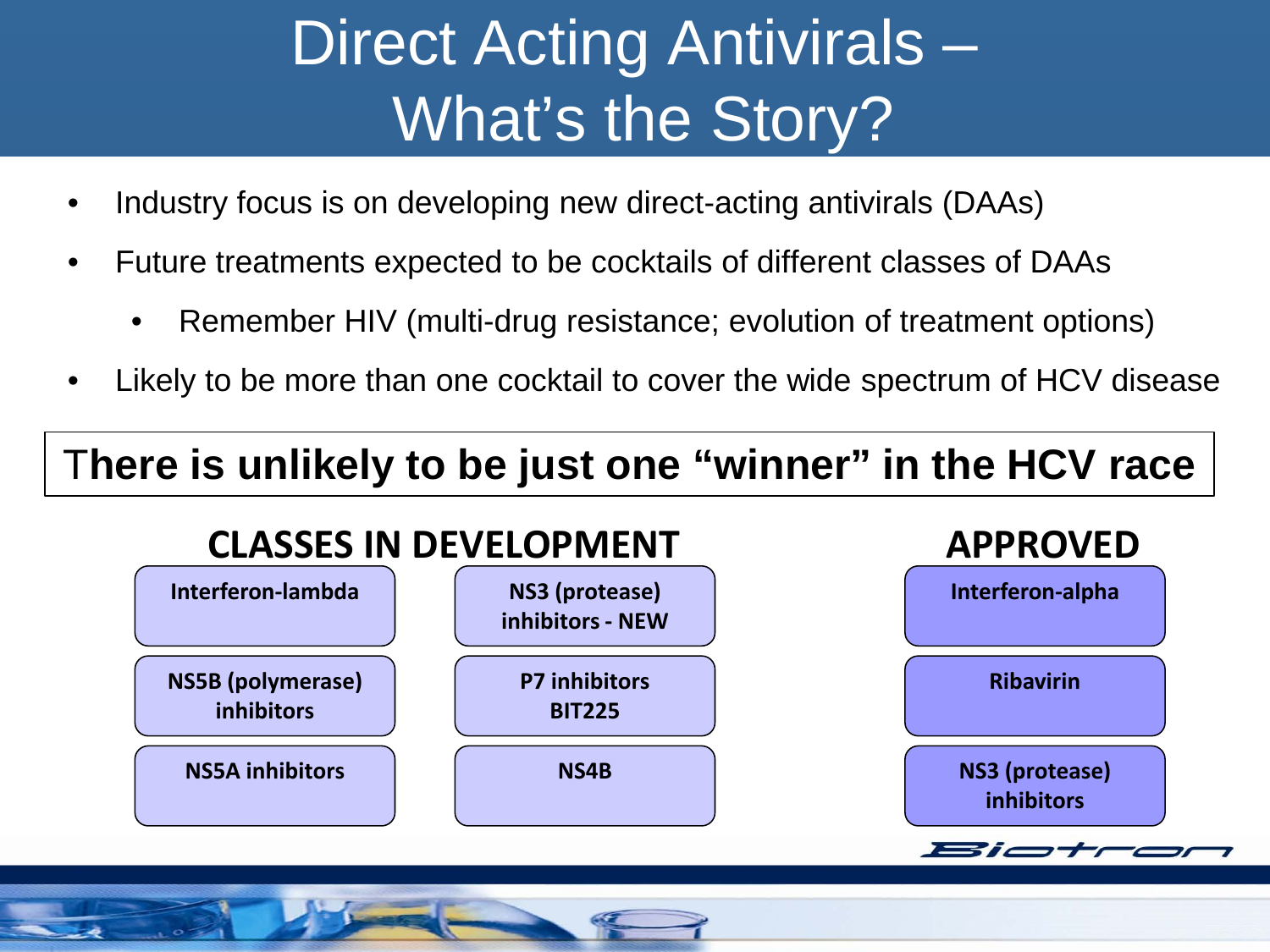### Direct Acting Antivirals – Race isn't over

*\*BIT225*

|                       | $NS5B**$<br>(polymerase) | NS5A     | NS4B             | <b>Entry</b><br><b>Inhibitors</b> | NS <sub>3</sub><br>(protease) | p7             |  |
|-----------------------|--------------------------|----------|------------------|-----------------------------------|-------------------------------|----------------|--|
| Phase 1               | 5                        | 6        |                  |                                   |                               | 0              |  |
| Phase 2               | 11                       | $\Omega$ | $\boldsymbol{0}$ | $\overline{0}$                    | 8                             | $1*$           |  |
| Phase 3               | 1                        |          | $\overline{0}$   | 0                                 | 3                             | $\overline{0}$ |  |
| Phase 4<br>(approved) | $\overline{0}$           | $\Omega$ | $\Omega$         | 0                                 |                               | $\overline{0}$ |  |
|                       |                          |          |                  |                                   |                               |                |  |

 *Source – clinicaltrials.gov (Nov 2012)*

*\*\*Over 12 NS5B drugs have failed or been withdrawn since 2007*

*- including Ph2 BMS/Inhibitex drug bought for \$2.5 billion in Jan 2012*

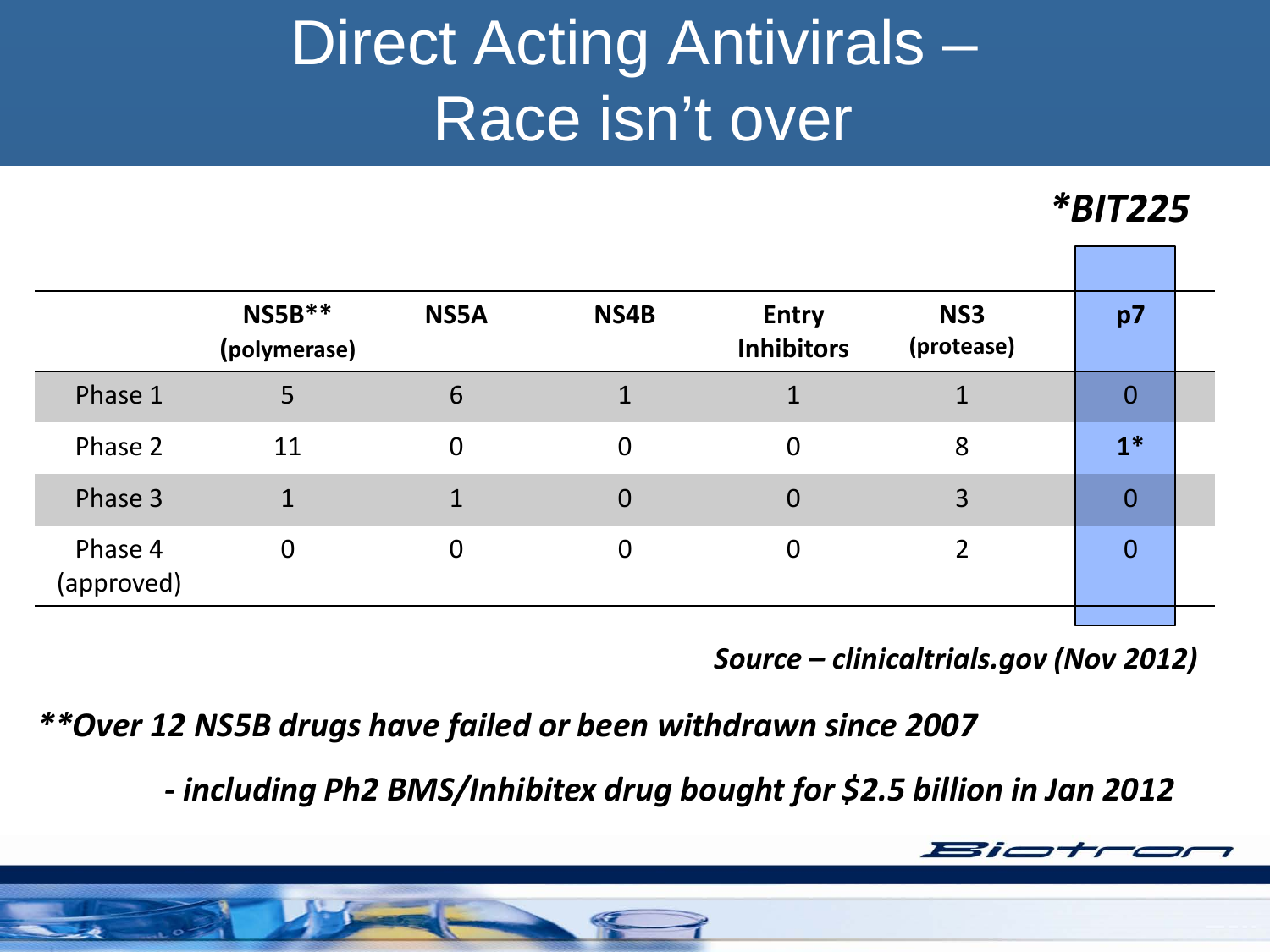### Future for HCV Treatment

- In the absence of a crystal ball, but based on latest data and key opinions at AASLD:
	- Likely to have a NS5B polymerase and a NS3 protease at its core
	- Likely to include ribavirin
	- At least one, and most likely two, other classes of drugs
		- Ideally, one of these will be BIT225
	- There will most likely be a number (maybe 2-4) different combinations to treat the whole spectrum of HCV disease, for example:

| <b>NS5B</b> | NS <sub>3</sub>         | <b>NS5B</b> | NS <sub>3</sub> | <b>NS5B</b> | NS <sub>3</sub> |
|-------------|-------------------------|-------------|-----------------|-------------|-----------------|
| <b>RBV</b>  | $\overline{\mathbf{D}}$ | <b>RBV</b>  | <b>NS5A</b>     | NS4B        | <b>D</b>        |

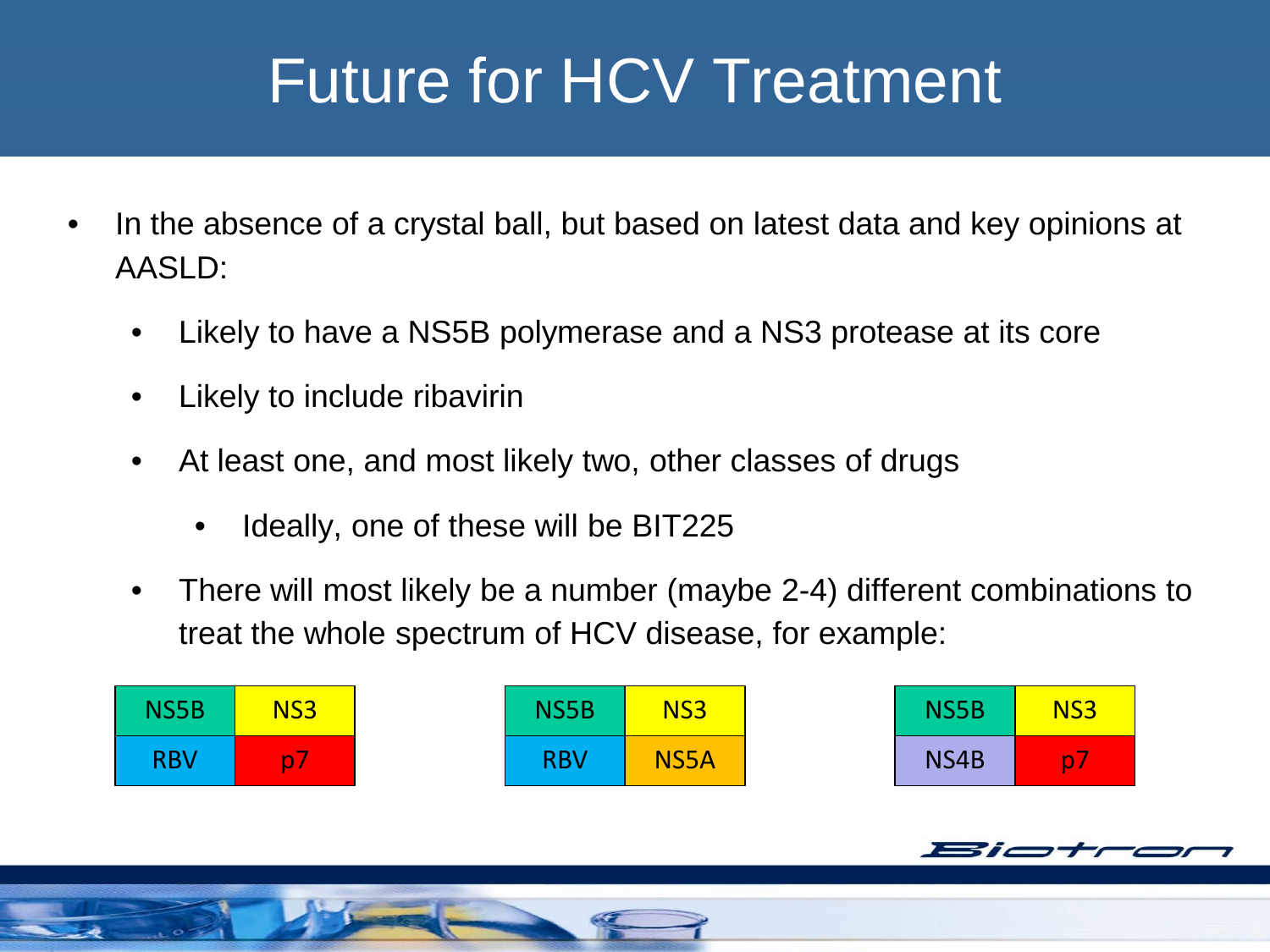### Factors Affecting Treatment Options

#### **Complex disease which will require a range of treatment options, including different combinations of DAAs**

- What will determine treatment selection?
	- Price
	- Side-effect profile
	- Interaction with other drugs
	- Disease status
	- Efficacy (genotype, responder status, etc)
	- Evolution of treatment options as new drugs come to market
	- Commercial interests

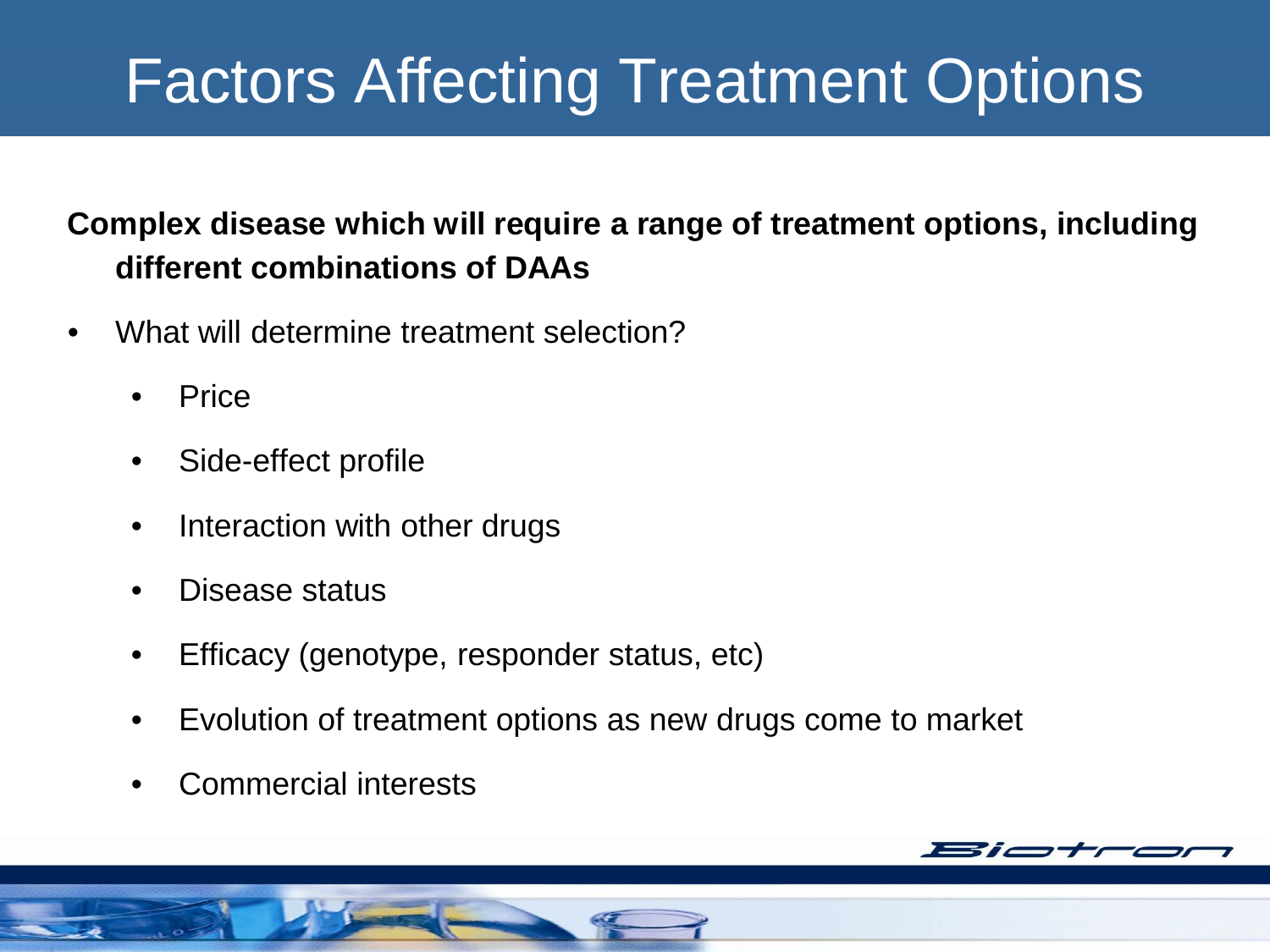#### Where are the Treatment Gaps?

- Despite recent encouraging data from various trials, significant gaps remain
- Hard-to-treat groups include:
	- Genotype 1a
	- Null-responders
	- Partial responders
	- HCV/HIV co-infected population

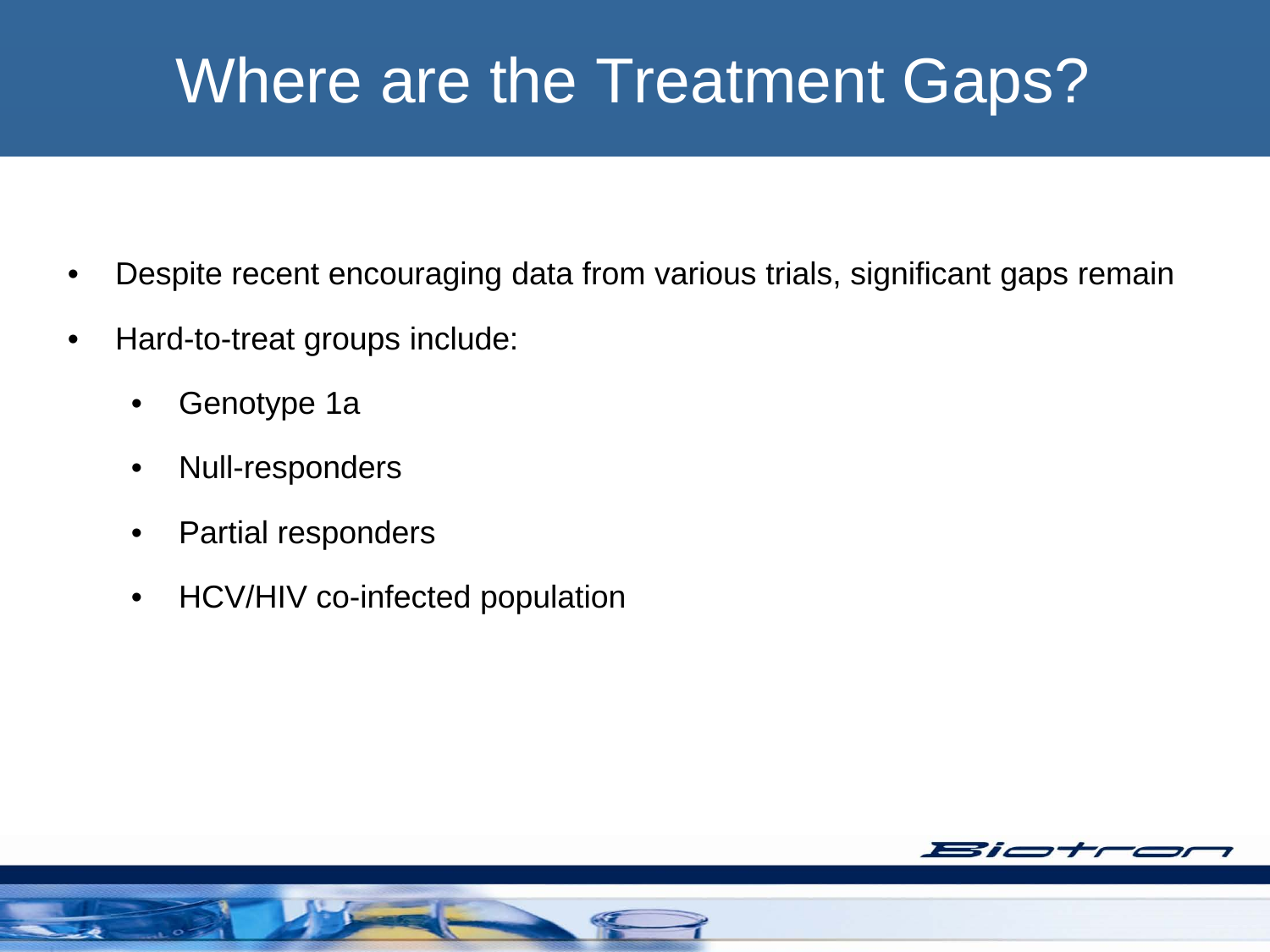# **BIOTRON'S ANTIVIRAL PROGRAM UPDATE**

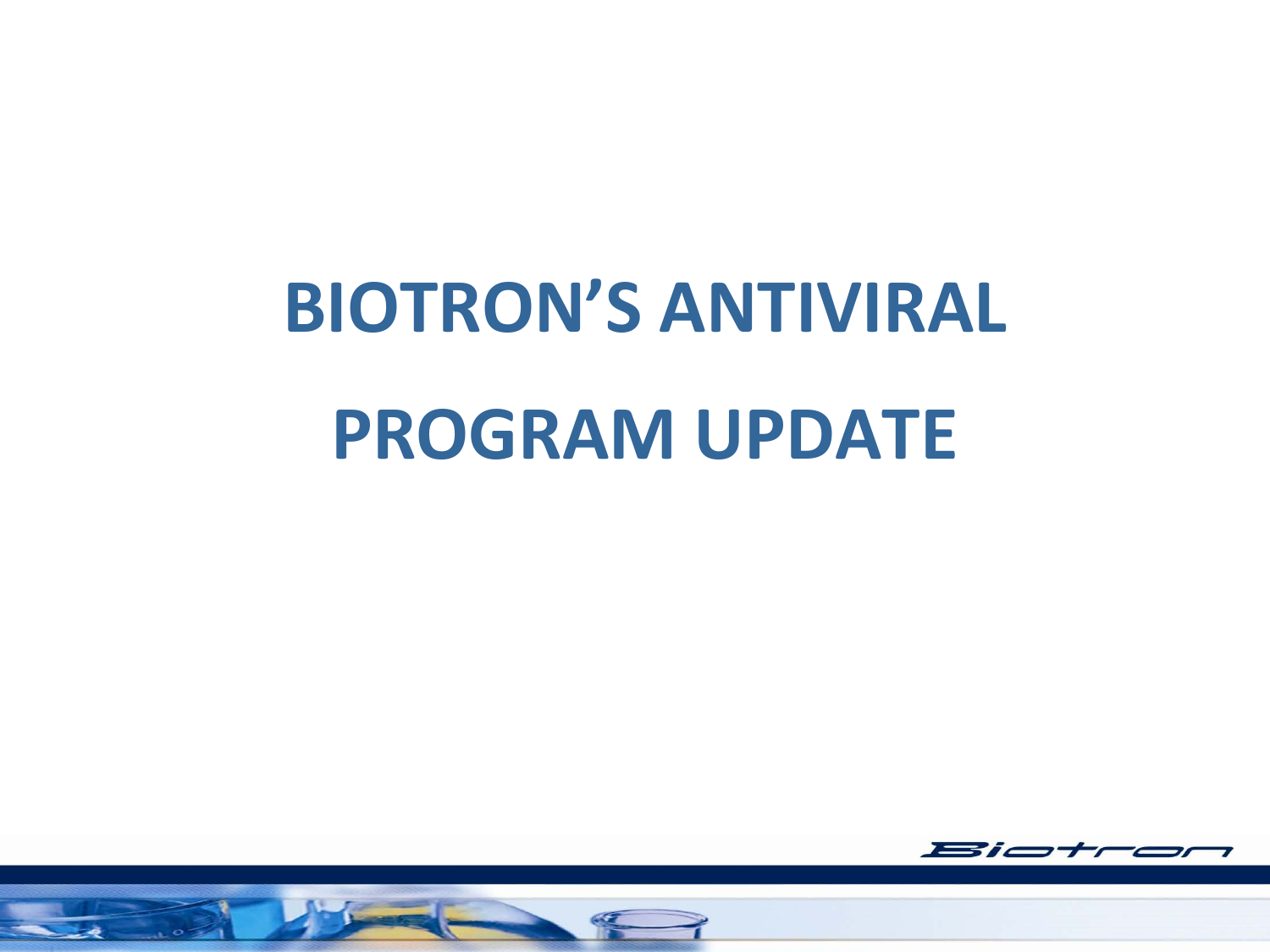#### BIT225 and HCV

- $\checkmark$  Only one of its class (p7 inhibitor) in clinical trials
- $\checkmark$  Works at later stage of virus life cycle to other classes of drugs
- $\checkmark$  Doesn't readily generate resistance
- $\checkmark$  Synergistic with HCV polymerase inhibitors in laboratory studies
- $\checkmark$  Active against hard-to-treat genotype 1a
- $\checkmark$  Potential for use in HCV/HIV co-infected patients

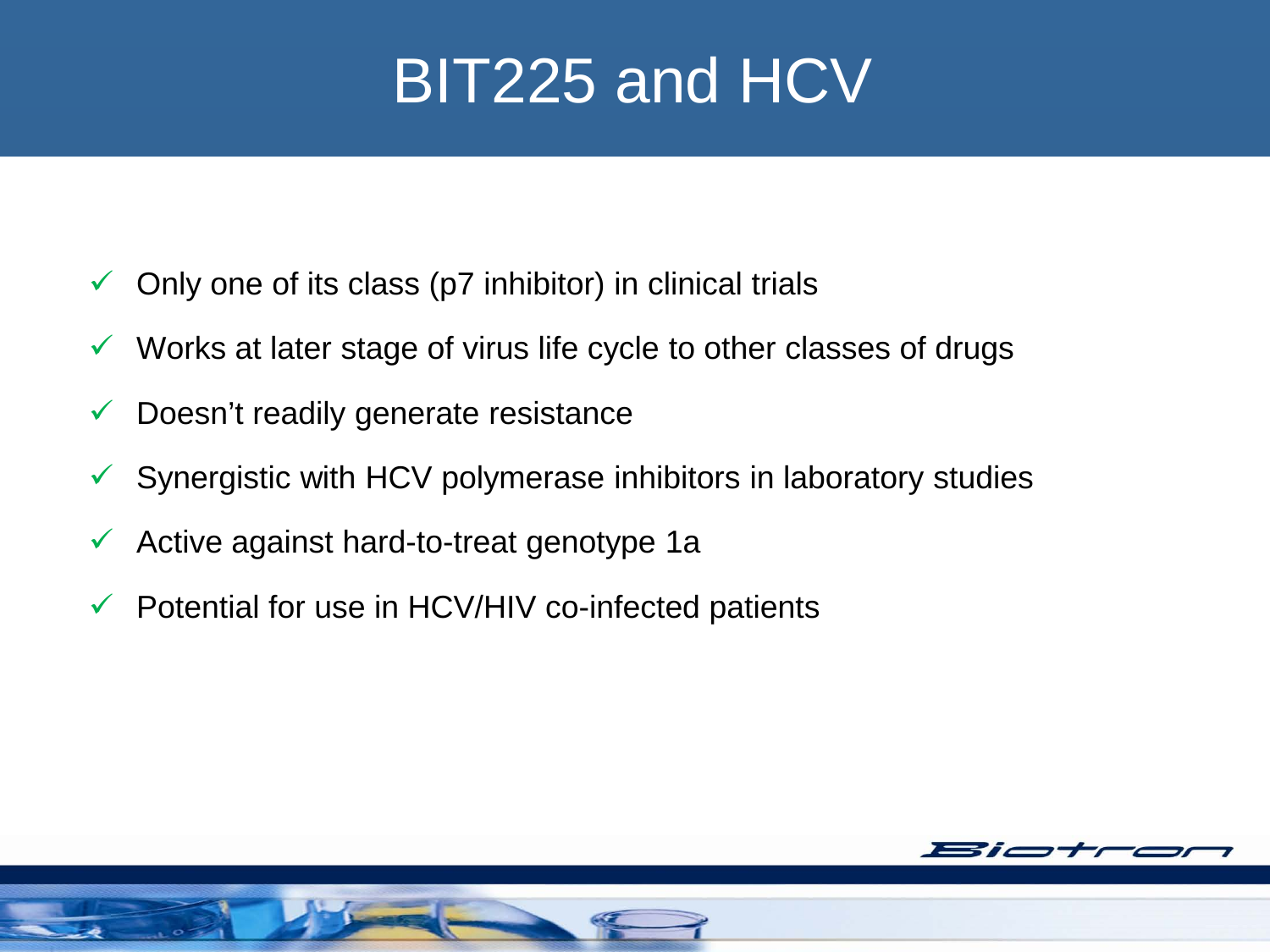### HCV Phase 2 Trial Design & Results



|                     | <b>12 WEEKS</b> | <b>48 WEEKS</b>            |  |
|---------------------|-----------------|----------------------------|--|
| <b>Treatment</b>    | Early Response* | <b>Sustained Response*</b> |  |
| 400 mg BIT225 + SOC | 86%             | 100%                       |  |
| 200 mg BIT225 + SOC | 88%             | 88%                        |  |
| Placebo + SOC       | 63%             | 75%                        |  |

*\*virus levels below limit of detection i.e. 50 IU/ml*

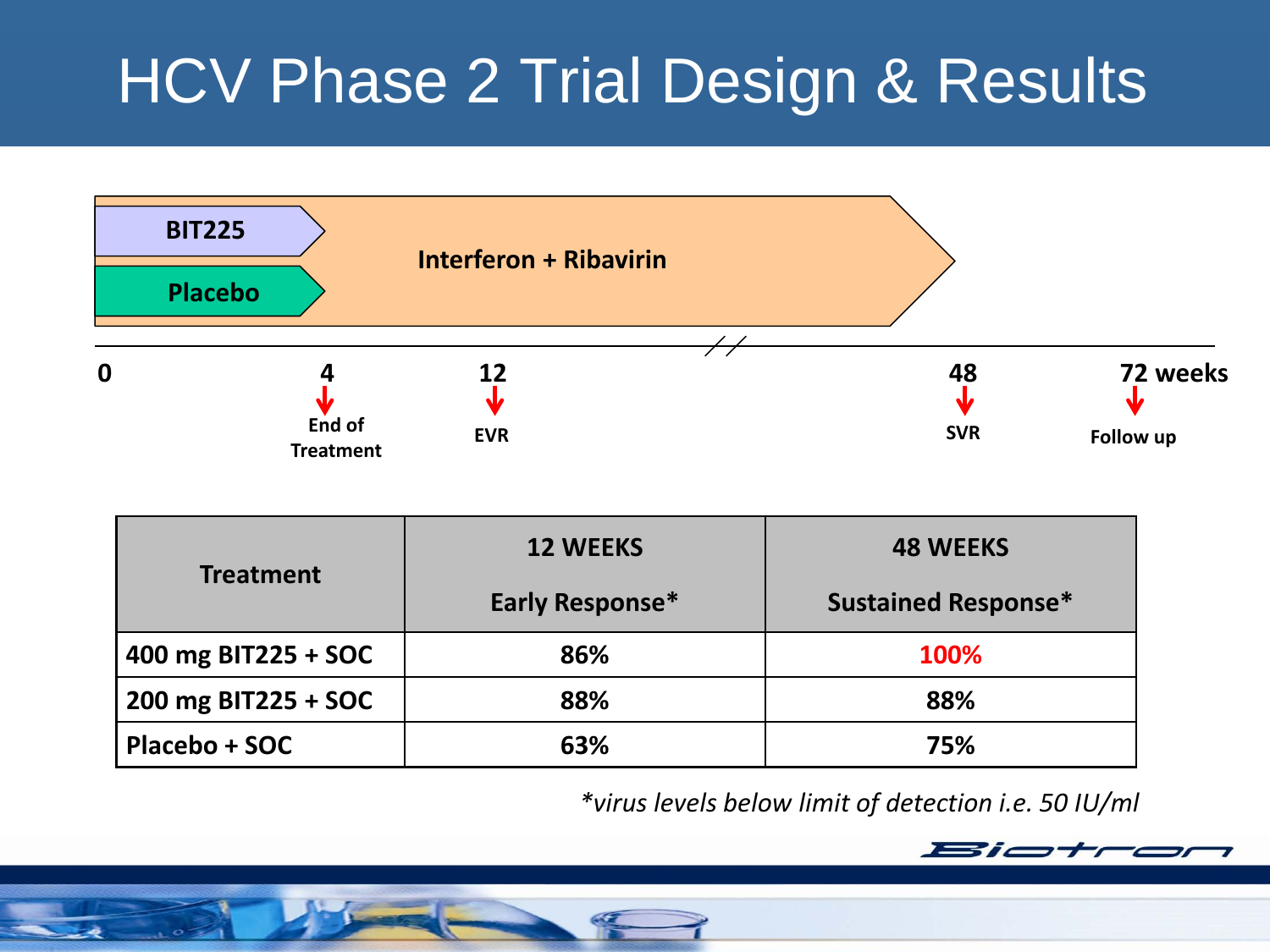#### HCV Phase 2 Trial Results

- Clear demonstration that this first in class, direct-acting antiviral drug has good antiviral activity in treatment-naïve genotype 1 patients
	- Includes difficult to treat genotype 1a
- Well tolerated at the doses selected in trial
- Confirmed preclinical findings that BIT225 is synergistic with IFN and ribavirin
- Potential to combine with new classes of DAAs
	- Preclinical efficacy studies demonstrated synergism with NS5B polymerase inhibitors

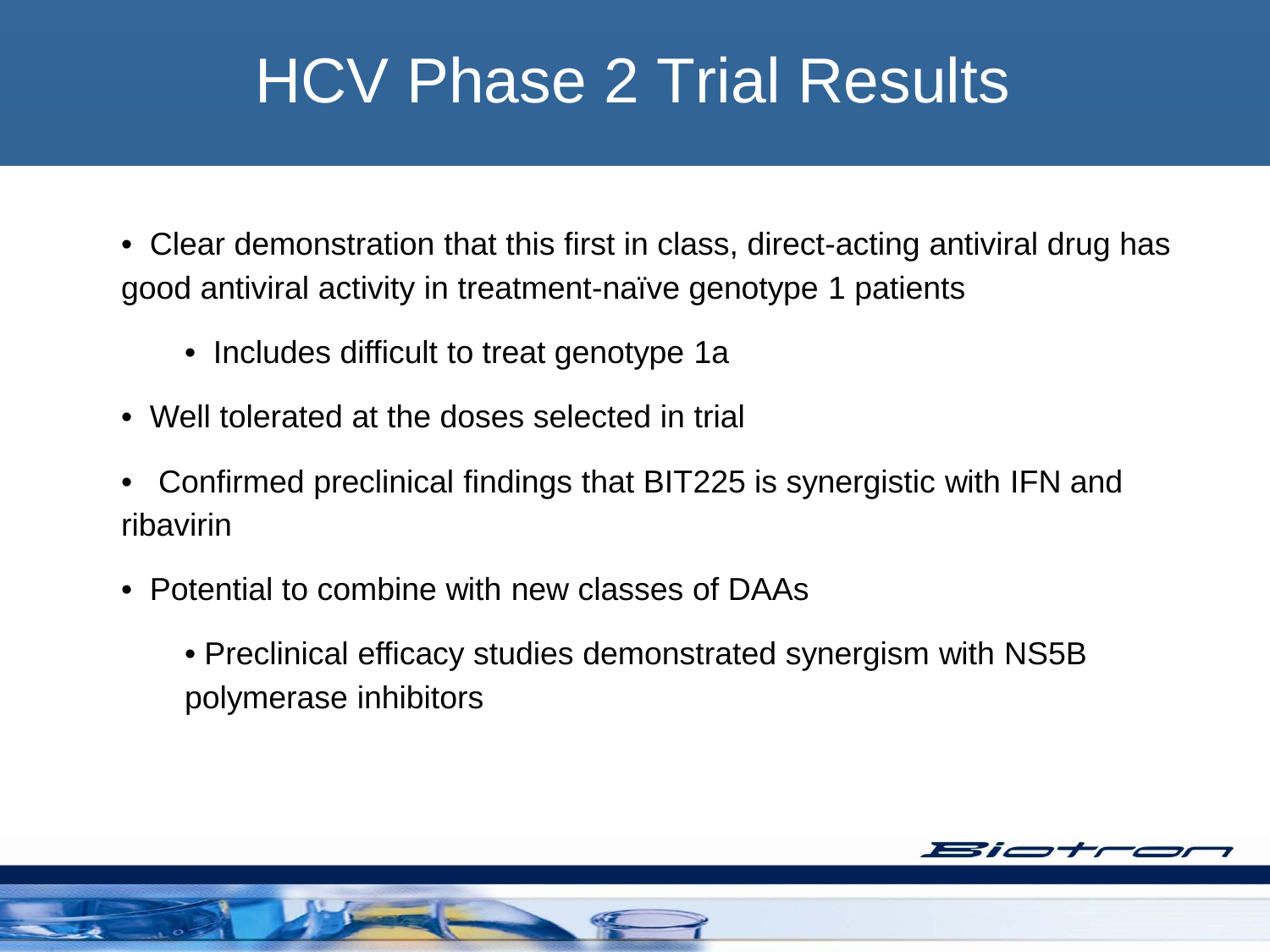#### BIT225 and HIV

• Current international focus on strategies for elimination or cure of HIV

*BIT225 Prevents production of infectious virus in reservoir cells Potential to eliminate this long-lived source of virus in the body*

- Commenced a Phase 1b/2a trial in HIV-positive patients in September 2011
	- 24 patients, HIV+, treatment-naïve, high viral loads, healthy CD4 counts
- Biotron has a unique position as BIT225 works on both HIV and HCV
	- No other drugs target both viruses

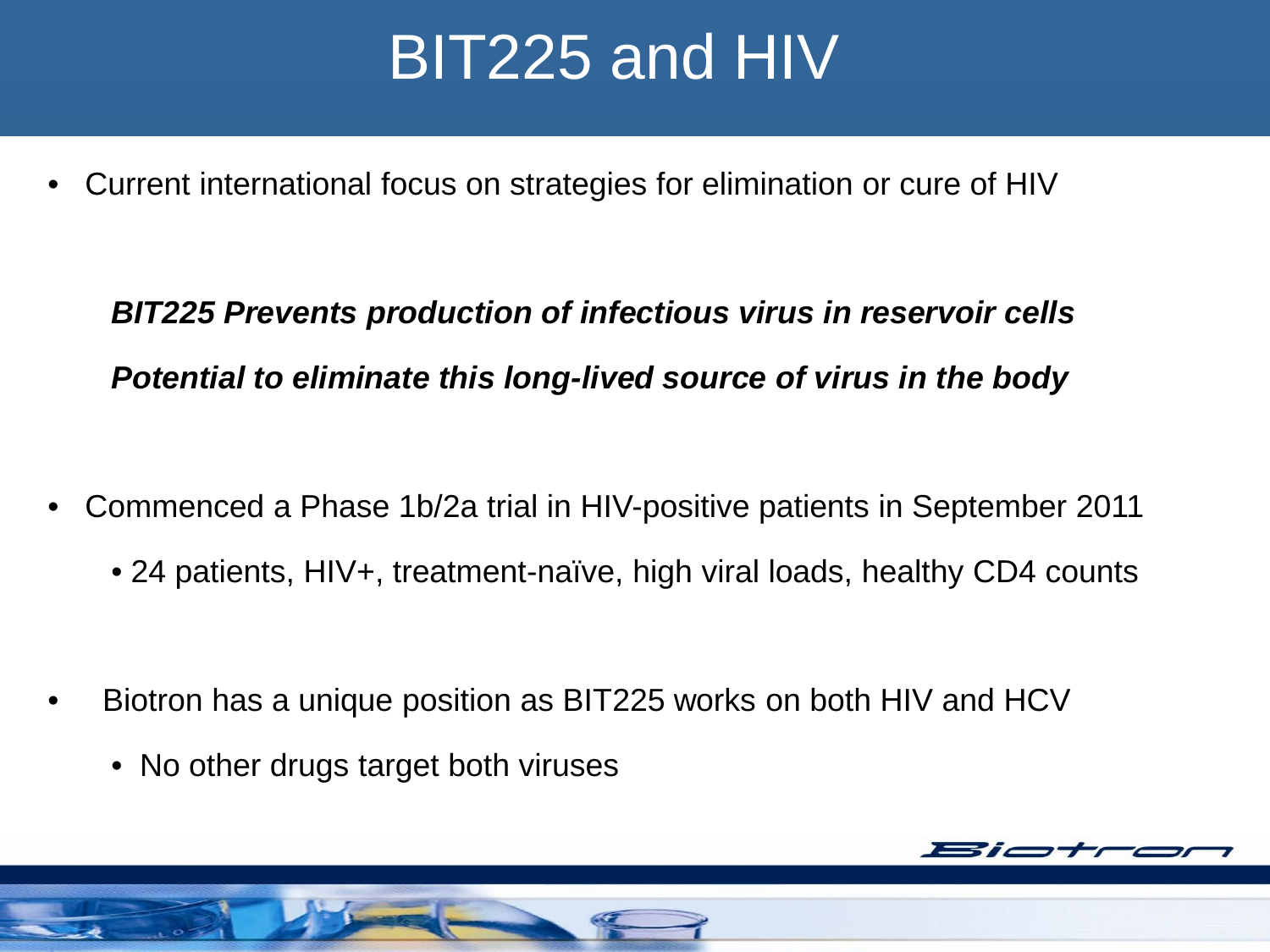## HCV/HIV Co-Infected Background

- $\cdot$  20 40% HIV-infected patients are also infected with HCV in the US
- Significantly worse prognosis than mono-infected
- Faster HCV disease progression
- Trials in progress:

**NS5B (polymerase) NS5A NS3 (protease) p7** Phase 1 0 0 0 <mark>0 0</mark> Phase 2 0 0 0 0 1<sup>\*</sup> Phase 3  $0$  0  $1$  2 (new) 2 (approved\*\*) 0 Phase 4 (approved) 0 0 0 0 0

\*\*Approved for HCV (not HIV/HCV)

#### **Potential for adverse drug-drug interactions**



*\*BIT225*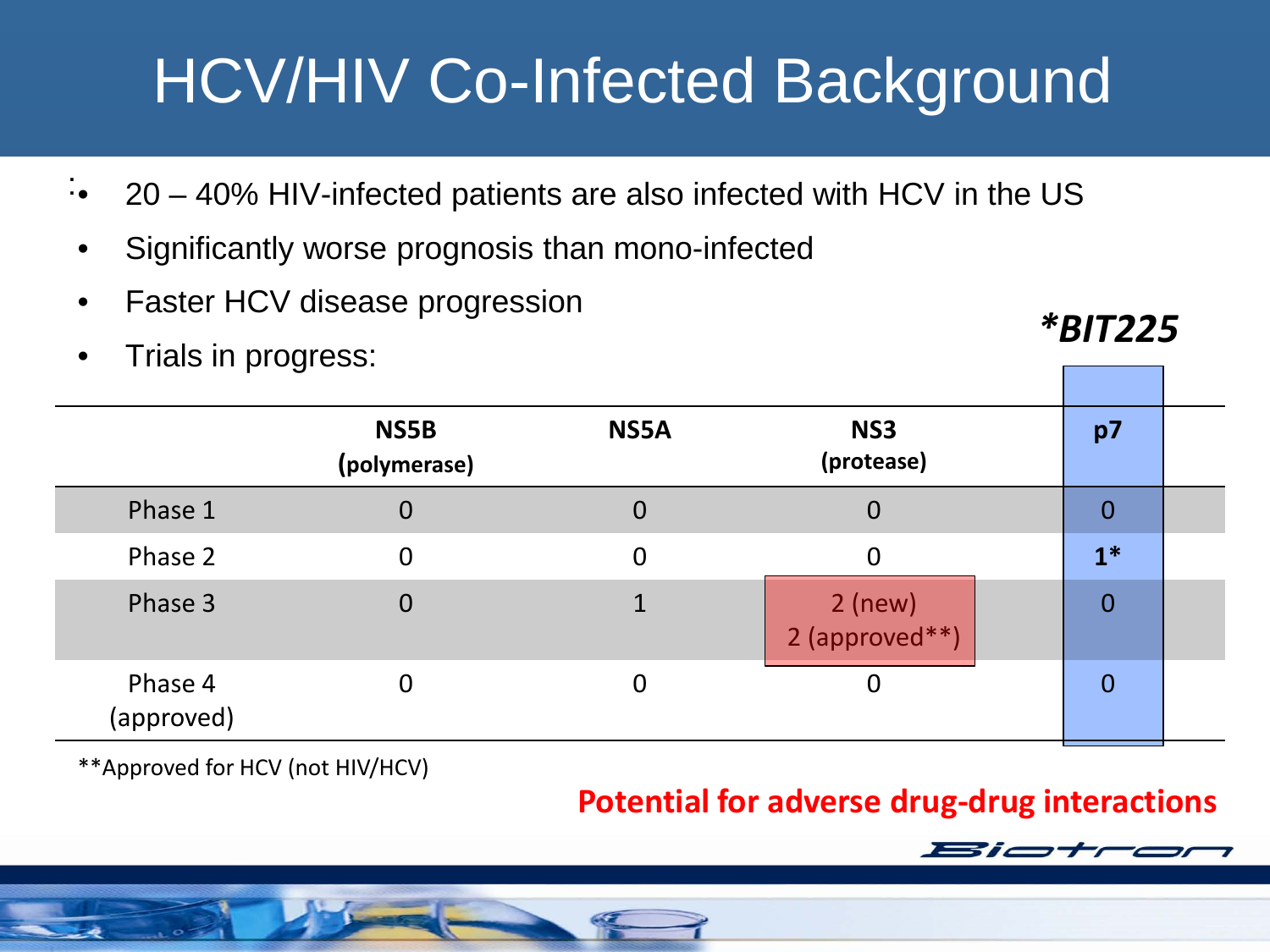### HCV/HIV Phase 2 Trial Design



- 12 patients
	- HIV+, on antiretroviral treatment (ART) with stable disease
	- HCV+, treatment-naïve
	- Genotypes 1, 2 and 3
- Commenced October 2012
- Expected to run through 1H2013

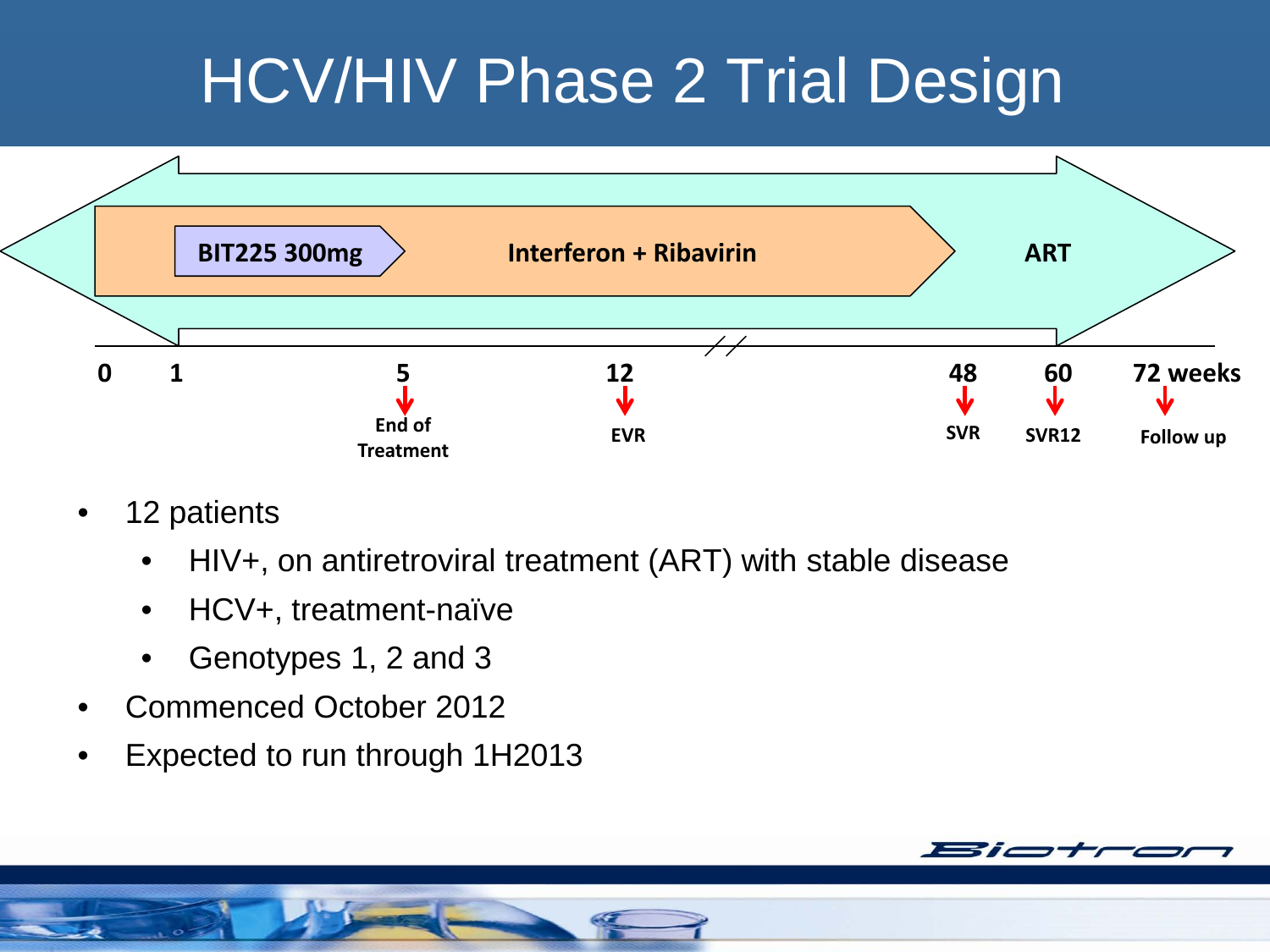### BIT225 - Supporting Activities Update

- Completed manufacture of 10 kg of GMP BIT225
	- Demonstrated robustness and reproducibility of manufacturing process
	- Sufficient for current and anticipated near-future clinical trials
- Completed development of an improved, capsule formulation of BIT225
	- Important for ease of use, handling, and patient compliance in future larger scale trials
- Commenced three-month toxicology/safety studies
	- Essential for longer-term clinical trials
- These are critical activities in BIT225's development path, and central to achieving a successful commercial outcome for BIT225.

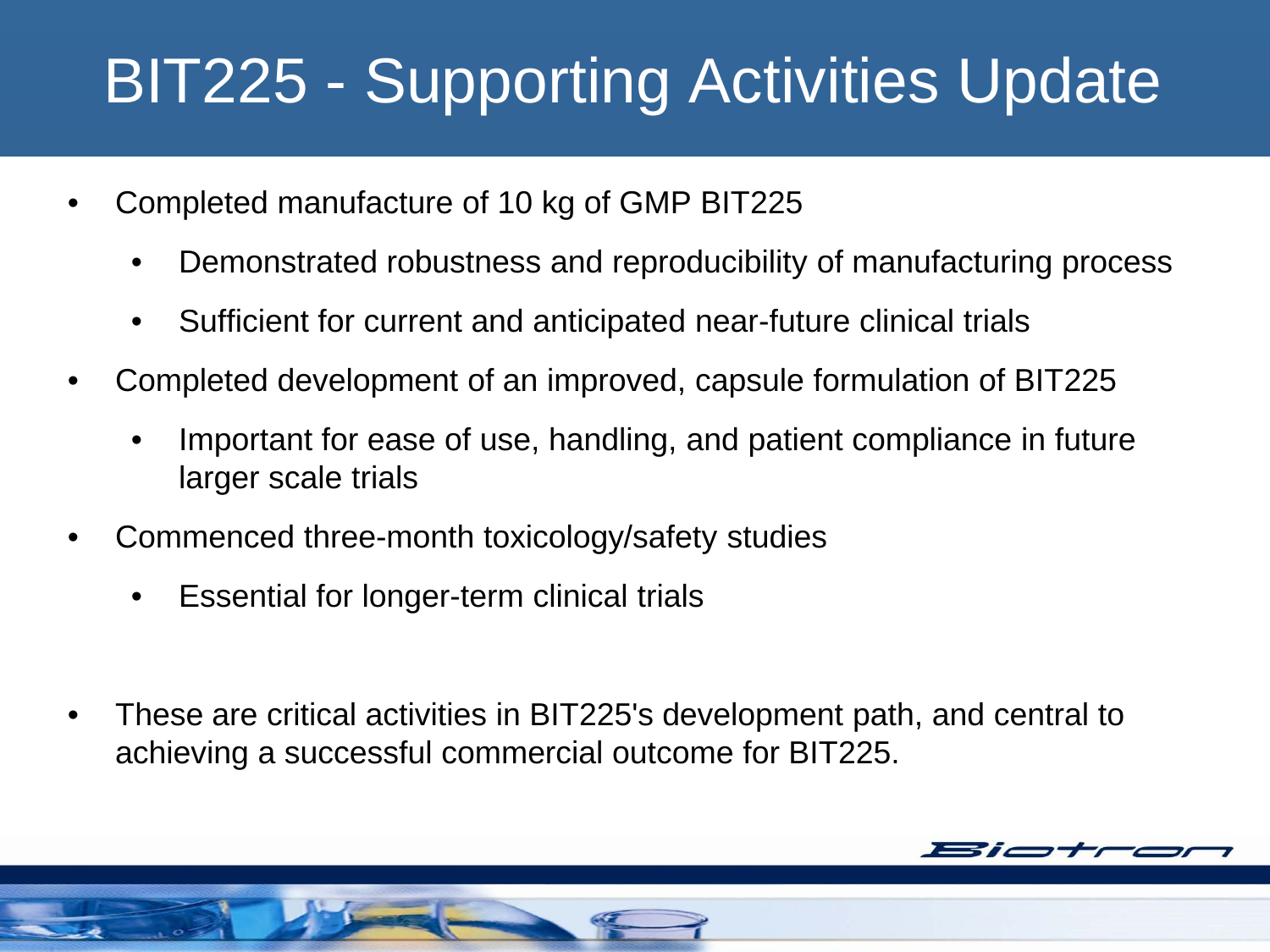### BIT314 – Next Generation for HCV

- Designed as a follow-on from BIT225
- Increased potency against p7
- Favourable safety and druggable characteristics in preclinical testing to date
- Undergoing extensive pharmacological analyses
- Anticipate moving BIT314 to manufacture and formal preclinical tox/safety studies in 1H2013, and into first-in-human studies in the 2H2013

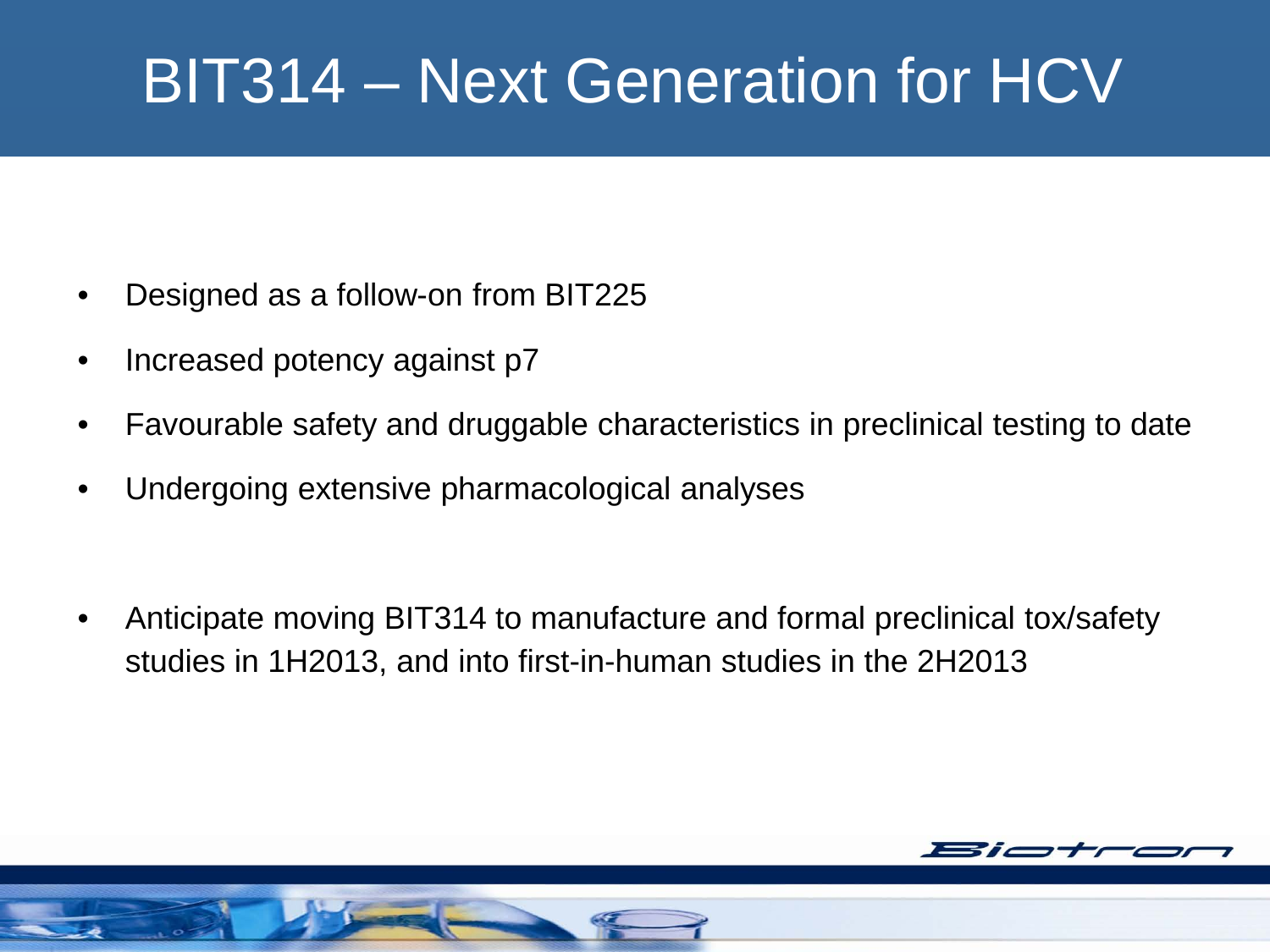# **STRATEGIC DIRECTION FOR BIOTRON'S ANTIVIRAL PROGRAM**



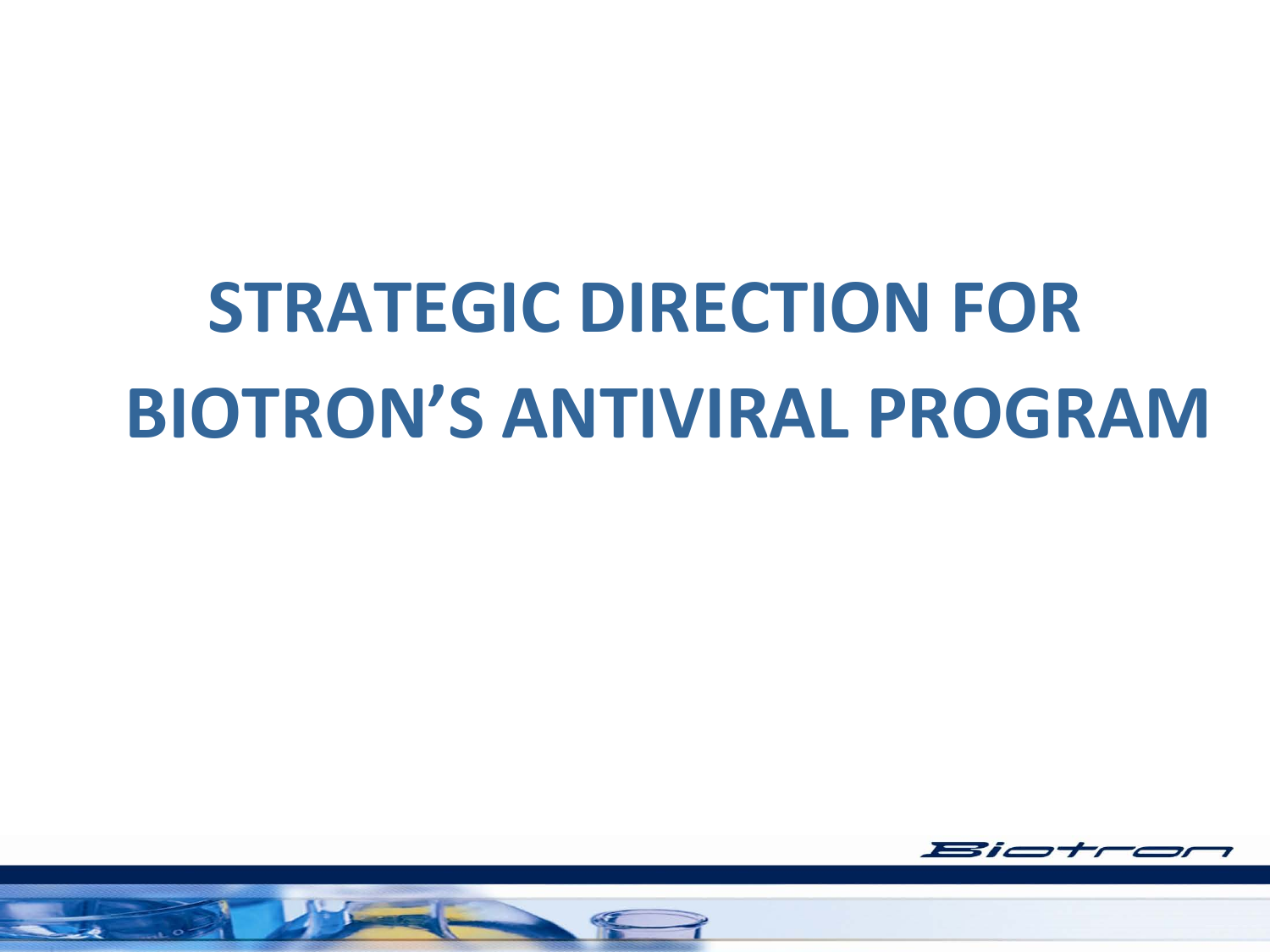#### BIT225 – Potential Future

- **Hepatitis C**
	- Part of combination cocktail with polymerase and protease inhibitors
		- Unique mode of action
		- Good drug-drug interaction profile
		- Limited alternative classes for combinations
- **HIV**
	- Add-on to anti-retroviral treatment to clean out underlying reservoirs
- **HIV/HCV**
	- Part of combination cocktail with either IFN/RBV and/or other new DAAs

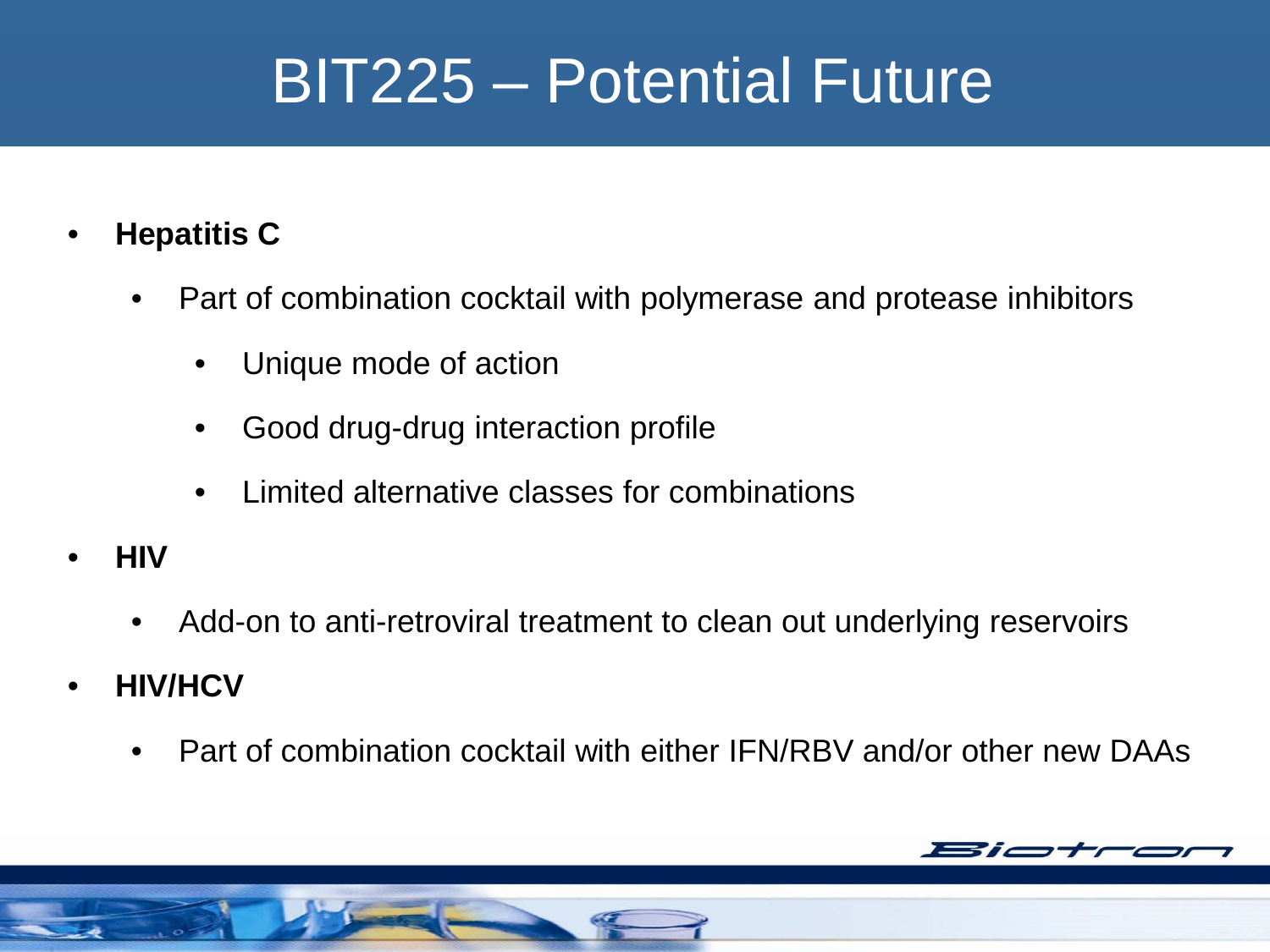#### BIT225 – What are the Next Steps?

- Other DAA HCV trials moving to at least 3 month dosing
	- Need 3 month human data with BIT225 before can be considered for combination with other new DAAs
	- Require 3 month tox/safety studies for these longer duration human studies
- Proof-of-concept in the clinic against HIV
- Activity against HCV in HIV/HCV co-infected population
- Development of next-generation inhibitors
	- Validates Biotron's ability to design and develop clinically-relevant inhibitors of viroporin proteins found in a range of viruses

#### **Multiple shots on goal driving asset value**

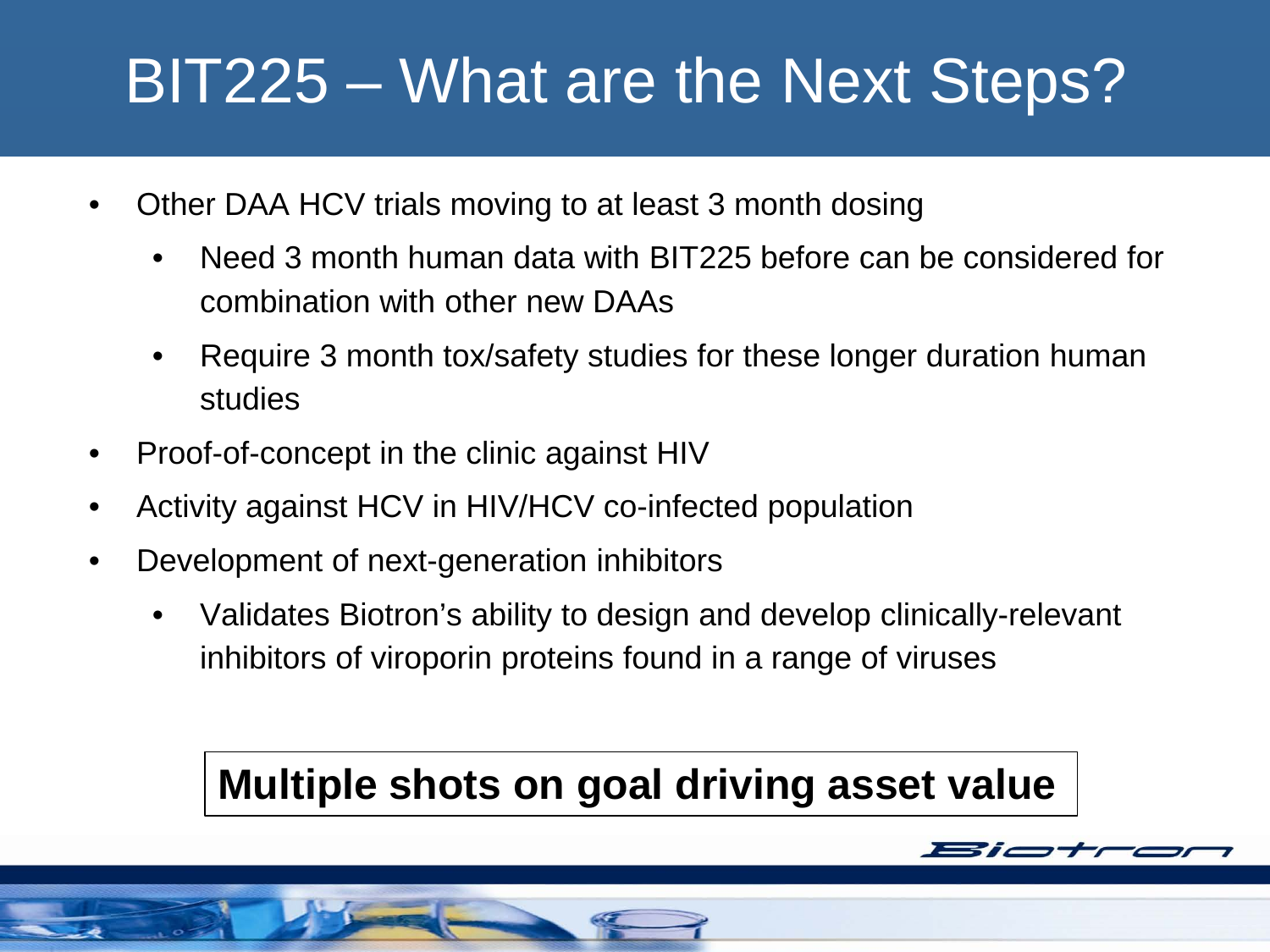#### Activities/Milestones for 2012/13

#### **Clinical Activities:**

- Complete Ph 2a HIV trial (1Q2013)
- Complete Ph 2 HIV/HCV co-infected trial (1H2013)
- Conduct bioequivalence study in healthy volunteers with new BIT225 capsule formulation (1H2013)
- Commence three-month Phase 2b HCV trial (2H2013)

#### **Non-Clinical Activities:**

- Complete the three-month toxicology studies (1H2013)
- Progress BIT314 through process development, scale-up activities, and preclinical toxicology studies (1H2013)